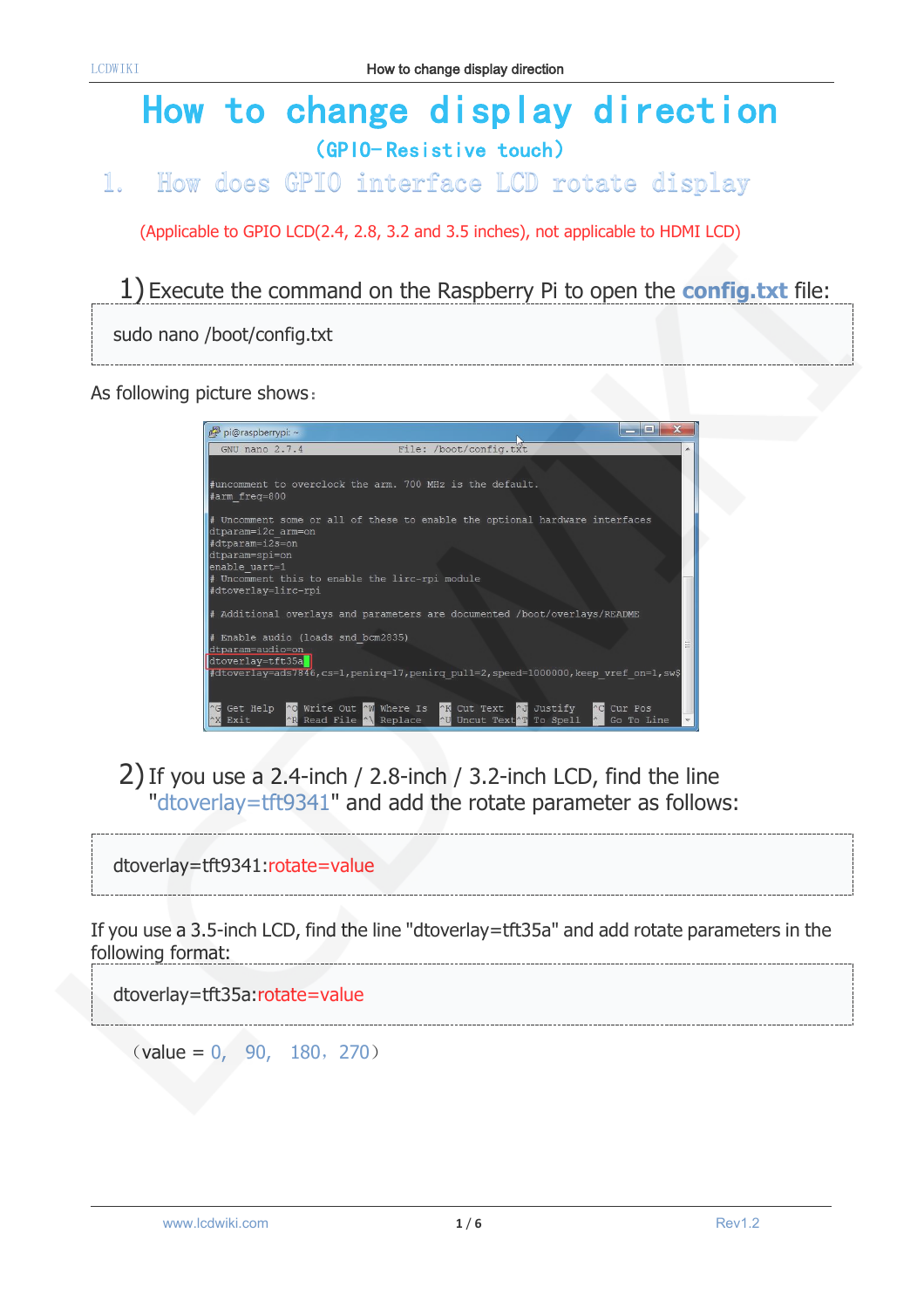### Take 3.5inch RPi Display (MPI3501) as an example:

0 degrees of rotation:

dtoverlay=tft35a:rotate=0

90 degrees of rotation (default display direction):

### dtoverlay=tft35a:rotate=90

180 degrees of rotation:

```
dtoverlay=tft35a:rotate=180
```
As following picture shows:



### 270 degrees of rotation:



Press  $Ctrl + X$ , quit;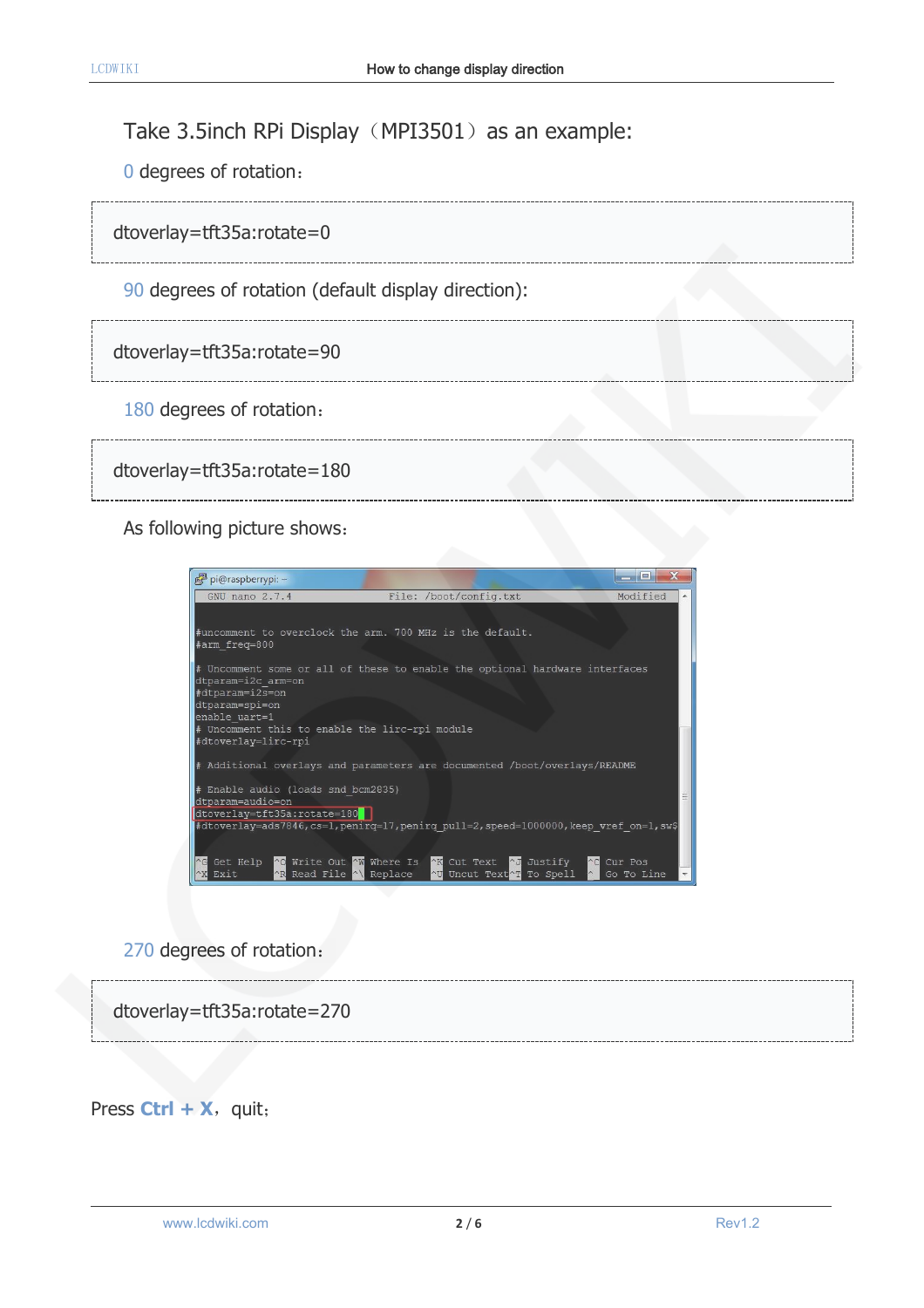

#### Press Y, confirm to save;



### Press **Enter**, Make sure to save the file name

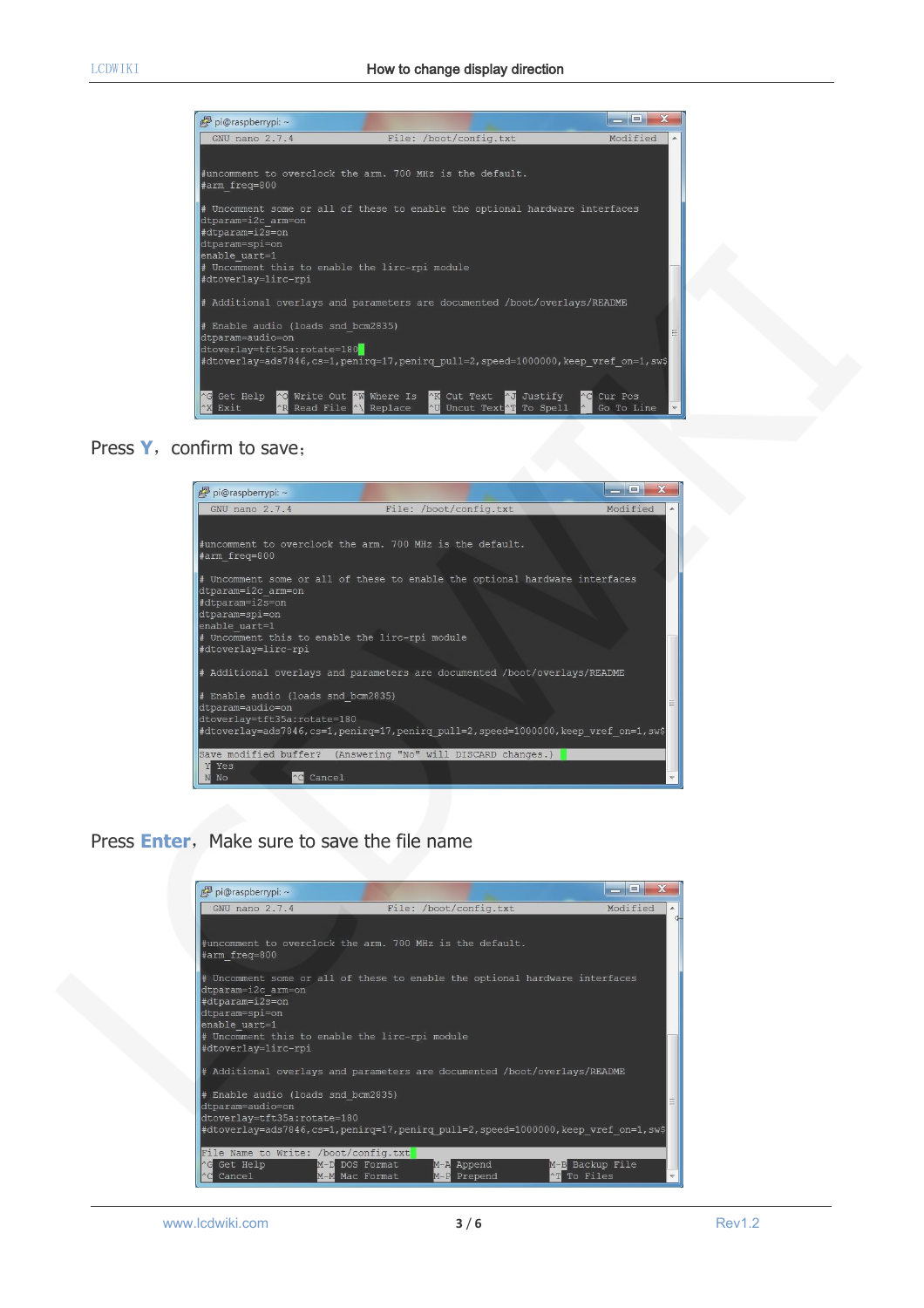## Restart Raspberry Pi

## sudo reboot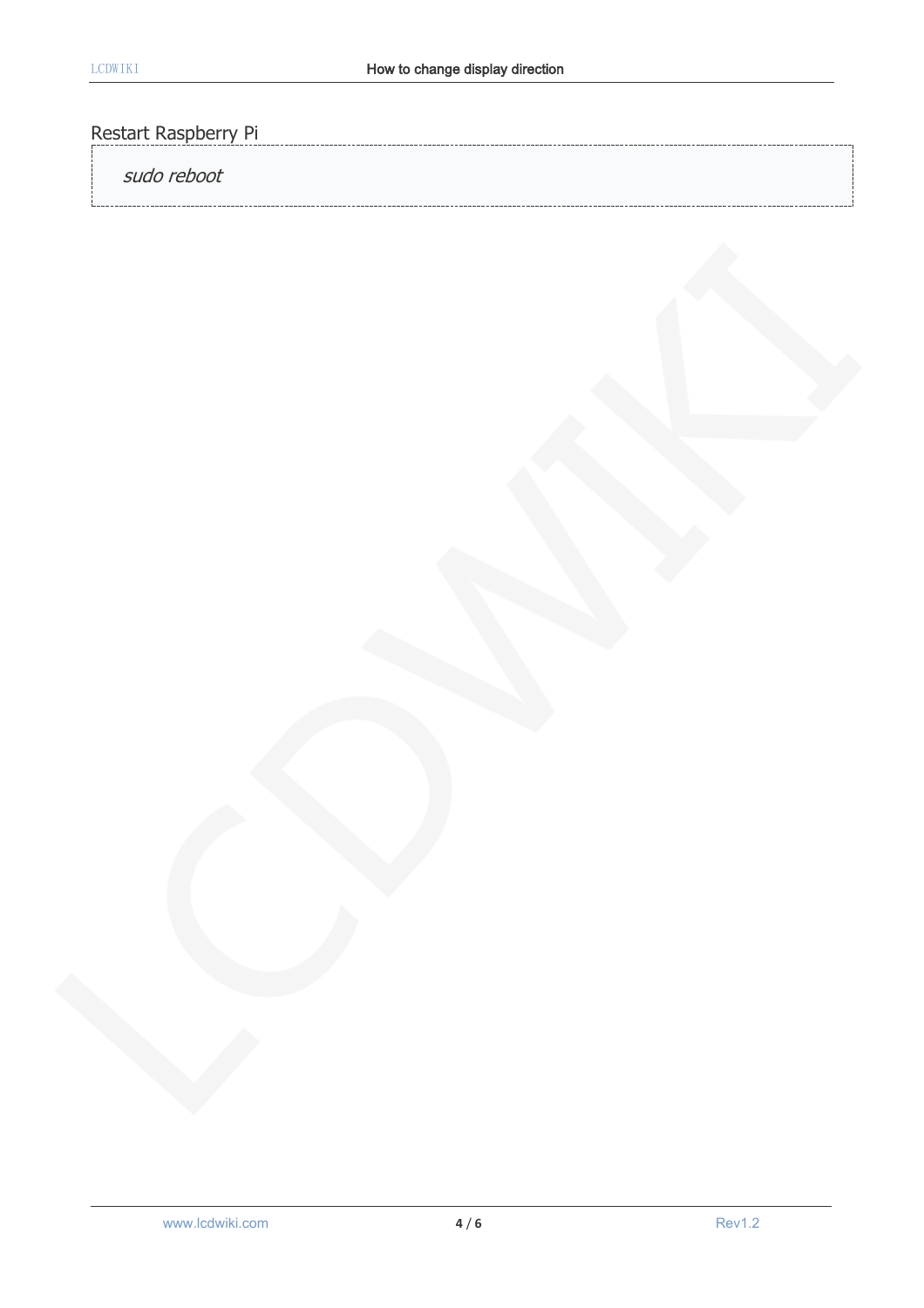#### Modify resistance touch parameters  $2<sub>o</sub>$

When the display direction changes, the touch needs to be set by modifying the 99-calibration.Conf file.

1) Execute the command in the Raspberry Pi:

sudo nano /etc/X11/xorg.conf.d/99-calibration.conf

Take 3.5inch RPi Display (MPI3501) as an example:

0 degrees of rotation,  $(dtoverlay = tf135a:rotate=0)$ , the

corresponding touch parameter is modified to:

|            | Section "InputClass"                     |
|------------|------------------------------------------|
|            | Identifier "calibration"                 |
|            | MatchProduct "ADS7846 Touchscreen"       |
|            | Option "Calibration" "268 3880 227 3936" |
|            | Option "SwapAxes"<br>"ח"                 |
| EndSection |                                          |

As following picture shows:

| pi@raspberrypi: ~                                                                                                                                                                                                                  | $\mathbf x$<br>$   -$ |   |
|------------------------------------------------------------------------------------------------------------------------------------------------------------------------------------------------------------------------------------|-----------------------|---|
| GNU nano 2.7.4<br>File: /etc/X11/xorg.conf.d/99-calibration.conf                                                                                                                                                                   | Modified              | ▲ |
| Section "InputClass"<br>Identifier<br>"calibration"<br>MatchProduct<br>"ADS7846 Touchscreen"<br>"268 3880 227 3936"<br>Option "Calibration"<br>$^{\mathfrak{m}}$ 0 $^{\mathfrak{m}}$<br>Option "SwapAxes"                          |                       |   |
| EndSection                                                                                                                                                                                                                         |                       |   |
|                                                                                                                                                                                                                                    |                       |   |
|                                                                                                                                                                                                                                    |                       |   |
| Write Out AW Where Is<br><b>NK</b> Cut Text<br>Get Help<br>$^{\circ}$ O<br><b>AJ</b> Justify<br>$\wedge$ C<br>$\wedge$ G<br><b>AR</b> Read File AN Replace<br>Uncut Text <sup>1</sup> To Spell<br>Exit<br>$\sim$ U<br>$^{\wedge}X$ | Cur Pos<br>Go To Line |   |

www.lcdwiki.com **5** / **6** Rev1.2